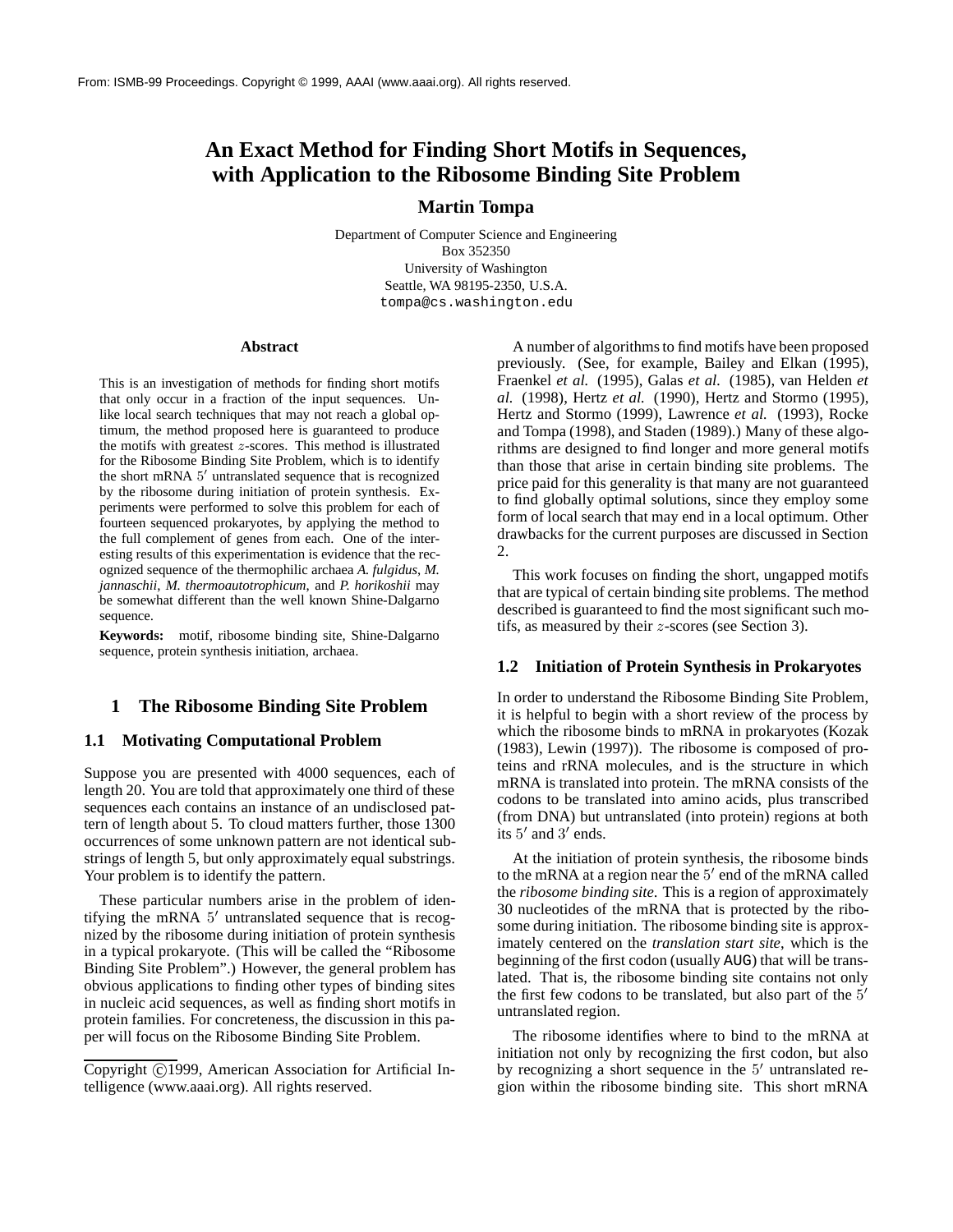| <b>Bacillus subtilis</b>             | $5' \ldots$ CUGGAUCACCUCCUUUCUA $3'$ |                |
|--------------------------------------|--------------------------------------|----------------|
| Lactobacillus delbrueckii            | $5' \dots$ CUGGAUCACCUCCUUUCUA $3'$  |                |
| Mycoplasma pneumoniae                | $5' \ldots$ GUGGAUCACCUCCUUUCUA $3'$ |                |
| Mycobacterium bovis                  | 5' CUGGAUCACCUCCUUUCU                | $\mathcal{R}'$ |
| Aquifex aeolicus                     | $5' \dots$ CUGGAUCACCUCCUUUA         | 3'             |
| Synechocystis sp.                    | $5' \ldots$ CUGGAUCACCUCCUUU         | $\mathcal{E}'$ |
| Escherichia coli                     | $5' \ldots$ UUGGAUCACCUCCUUA         | 3'             |
| Haemophilus influenzae               | $5' \ldots$ UUGGAUCACCUCCUUA         | 3'             |
| Helicobacter pylori                  | $5' \ldots$ UUGGAUCACCUCCU           | $\mathcal{E}'$ |
| Archaeoglobus fulgidus               | $5' \ldots$ CUGGAUCACCUCCU           | $\mathcal{E}'$ |
| Methanobacterium thermoautotrophicum | $5' \ldots$ CUGGAUCACCUCCU           | 3'             |
| Pyrococcus horikoshii                | $5' \ldots$ CUCGAUCACCUCCU           | 3'             |
| Methanococcus jannaschii             | $5' \dots$ CUGGAUCACCUCC             | 3'             |
| Mycoplasma genitalium                | $5' \dots$ GUGGAUCACCUC              | $\mathcal{R}'$ |
|                                      |                                      |                |

Table 1:  $3'$  end of 16S rRNA for various prokaryotes

sequence will be called the *SD site*, for reasons to be made clear below. The mechanism by which the ribosome recognizes the SD site is relatively simple base-pairing: the SD site is complementary to a short sequence near the  $3'$  end of the ribosome's 16S rRNA.

The SD site was first postulated by Shine and Dalgarno (1974) for *E. coli*. Subsequent experiments demonstrated that the SD site in *E. coli* mRNA usually matches at least 4 or 5 consecutive bases in the sequence AAGGAGG, and is usually separated from the translation start site by approximately 7 nucleotides, although this distance is variable. Numerous other researchers such as Vellanoweth and Rabinowitz (1992) and Mikkonen *et al.* (1994) describe very similar SD sites in the mRNA of other prokaryotes. It is not too surprising that SD sites should be so similar in various prokaryotes, since the  $3'$  end of the 16S rRNA of all these prokaryotes is very similar (Mikkonen *et al.* (1994)). Table 1 shows a number of these rRNA sequences. Note their similarity, and in particular the omnipresence of the sequence CCUCCU, complementary to the Shine-Dalgarno sequence AGGAGG.

Because of the great similarity among SD sites in several prokaryotes, many authors use the term "Shine-Dalgarno sequence" to refer to the particular sequence AAGGAGG, or a large subsequence of it. The term "SD site" will be used more generally to mean the short  $5'$  untranslated mRNA motif recognized by the particular organism's ribosome. For most bacteria this will in fact be a Shine-Dalgarno sequence (that is, very similar to AAGGAGG). However, the SD site need not look like this for all prokaryotes, despite the fact that the  $3'$  ends of their 16S rRNA sequences are so similar. In fact, one of the interesting results of this work is evidence that the SD sites of the thermophilic archaea *A. fulgidus*, *M. jannaschii*, *M. thermoautotrophicum*, and *P. horikoshii* may be somewhat different.

### **1.3 Correspondence to the Computational Problem**

The Ribosome Binding Site Problem, then, is to identify an organism's SD site, given the collection of sequences upstream from its putative genes. How does this correspond to the computational problem described in Section 1.1?

The prokaryotic genomes currently sequenced each contain between a few hundred and several thousand annotated genes, so it would be within the normal range for a newly sequenced genome to have  $N \approx 4000$  open reading frames identified as candidate genes. To identify this genome's SD site, one must search for instances of a motif of length about 5 within the 20-mer just  $5'$  to the translation start site of each of these  $N$  open reading frames. (For brevity, the 20-mers from these positions will be called *upstream sequences*.)

There are several reasons why only a fraction of these  $N$ upstream sequences will contain an SD site:

- 1. Some of the open reading frames might not be real genes.
- 2. Some of the putative translation start sites within the open reading frames might be incorrectly placed.
- 3. Many of the genes might be parts of operons, which are multi-gene complexes that are transcribed together, possibly not all containing a ribosome binding site.
- 4. A number of the genes might employ some completely different translation initiation mechanism not involving an SD site. (See, for example, Fargo *et al.* (1998) and Loechel *et al.* (1991).)

The last aspect of the computational problem of Section 1.1 to be justified is the fact that instances of the motif will match only inexactly. This is so because the hybridization of the mRNA's SD site and the ribosome's 16S rRNA need only occur with free energy below some negative threshold. The rules of RNA binding energy (Lewin 1997) govern here so that, for instance, some strong GC pairs can compensate for a mismatched pair of residues, and GU "wobble pairs" release free energy, though not as much as Watson-Crick pairs. In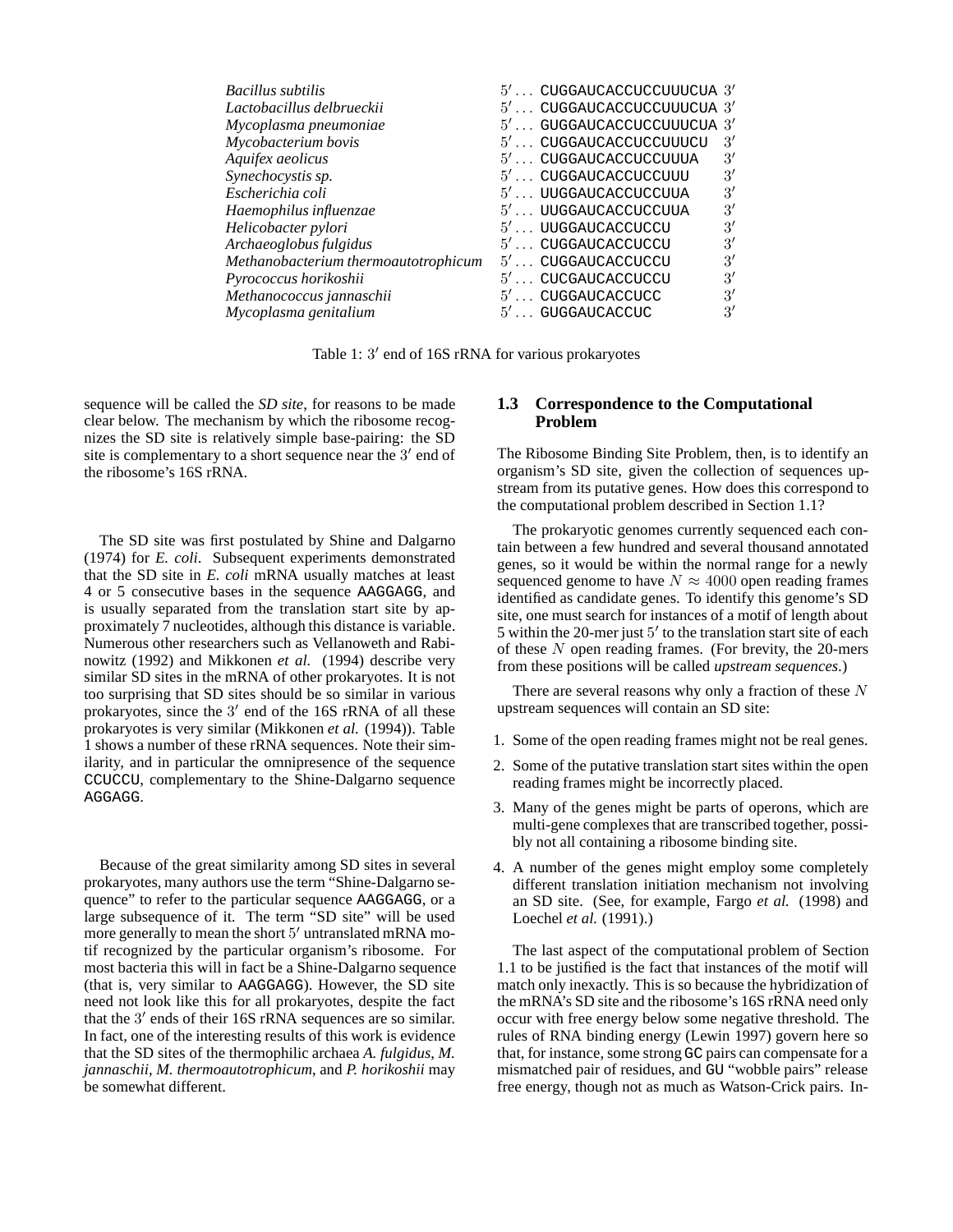dependent of this explanation, it is an easily observable fact that the collection of SD sites do match only approximately.

# **1.4 Contributions**

In the solutions to the Ribosome Binding Site Problem to be discussed, no use will be made of known 16S rRNA sequences to streamline the search for the (approximately) complementary SD site. The reason for this is to develop more generally applicable algorithms. As mentioned in Section 1.1, the Ribosome Binding Site Problem is only one instance of many sequence analysis problems that involve the identification of short motifs. (For other binding site problems, the set of candidate sequences might be found by expression level array experiments (Chu *et al.* (1998), Roth *et al.* (1998)), or by footprinting, after which methods very similar to those discussed in this paper could be employed.) Few of these other motif problems have an analogue of the 16S sequence to guide the search. Even for the Ribosome Binding Site Problem in newly sequenced genomes, the 16S rRNA sequence is often only predicted by comparison to previous data (Mikkonen *et al.* (1994)), and in particular its exact  $3'$  end may not be known.

However, knowledge of some 16S sequences makes the Ribosome Binding Site Problem an excellent starting point, because they can be used to verify the plausibility of the candidate SD sites found. Furthermore, solving the Ribosome Binding Site Problem is important as a step in the validation of true genes, in the identification of the correct translation start sites, and in the identification of operons. In fact, this work originated for exactly those reasons, in connection with TIGR's *M. tuberculosis* annotation project. Steven Salzberg sent the author upstream sequences from approximately 4000 *M. tuberculosis* open reading frames, with a request to look for the SD site of *M. tuberculosis* in this data. The results would be useful to the annotation project in weeding out open reading frames that do not correspond to genes, in moving incorrect translation start sites among true genes, and in identifying operons.

The remainder of this paper describes an investigation of algorithms for the Ribosome Binding Site Problem. Section 2 discusses some of the previously published methods for finding motifs, and why most seem insufficient for problems such as the Ribosome Binding Site Problem. Section 3 describes a novel algorithm based on the construction of certain Markov chains, and Section 4 discusses experimental results from running this algorithm on the full complement of gene sequences of each of fourteen annotated prokaryotic genomes.

# **2 Previous Methods for Finding Motifs**

# **2.1 Accounting for Absolute Number of Occurrences**

If a short sequence  $s$  is to be a motif, the first and most obvious characteristic is that there should be an (approximate) occurrence of  $s$  in many of the  $N$  sequences. This basic idea

| S     | $N_{\bullet}$ |
|-------|---------------|
| ATAAA | 1139          |
| AATAA | 1108          |
| AAATA | 1096          |
| ATTAA | 1087          |
| AAGAA | 1068          |
| AAAGA | 1067          |
| ΤΆΆΑΑ | 1058          |
| AAAAT | 1055          |
| GAAAA | 1043          |
| AGGAA | 1042          |
| AATTA | 1036          |
| AGAAA | 1027          |
| TAAAT | 1024          |
| TAAAG | 1017          |
| AAGGA | 1014          |
| TTAAA | 1008          |
| AAAAA | 1004          |
| GAAAT | 993           |
| TATAA | 984           |
| AAATT | 982           |
|       |               |

Table 2: Twenty most frequently occurring 5-mers in *H. influenzae*'s upstream sequences.  $N_s$  is the number of sequences containing s, allowing up to one substitution. The SD site should be a subsequence of TAAGGAGGTGATCCAA.

is at the foundation of Staden's algorithm for finding motifs (Staden 1989). He creates a table containing the number of occurrences of each  $k$ -mer  $s$ , where an occurrence allows for a small, fixed number of substitutions of residues in s. One of the criteria he applies before declaring  $s$  a motif is that the number of such occurrences of s must exceed some threshold.

To understand why this criterion alone is insufficient, consider Table 2, which shows the 20 most frequently occurring 5-mers among *H. influenzae*'s upstream sequences, allowing up to 1 substitution. In this and all subsequent examples, the input is composed of an upstream sequence of length 20 for each annotated gene. In the case of *H. influenzae*, the number of upstream sequences is  $N \approx 1700$ .

*H. influenzae* is an AT-rich genome, and this is true even for the  $N$  upstream sequences, for which the nucleotide frequencies are 41% A, 12% C, 18% G, 29% T. Table 2, rather than listing likely SD sites, largely reflects the nucleotide biases in the input. The 3' end of the 16S rRNA of *H. influenzae* (see Table 1) confirms that, with one exception, these frequent subsequences are not the SD sites sought: the SD site should be a subsequence of TAAGGAGGTGATCCAA.

# **2.2 Accounting for Background Distribution**

The argument in Section 2.1 illustrates the well known fact that the identification of motifs must take the nucleotide background frequencies into account. A popular way that motif-finding algorithms have done this is to use the "information content" (also called "relative entropy") of the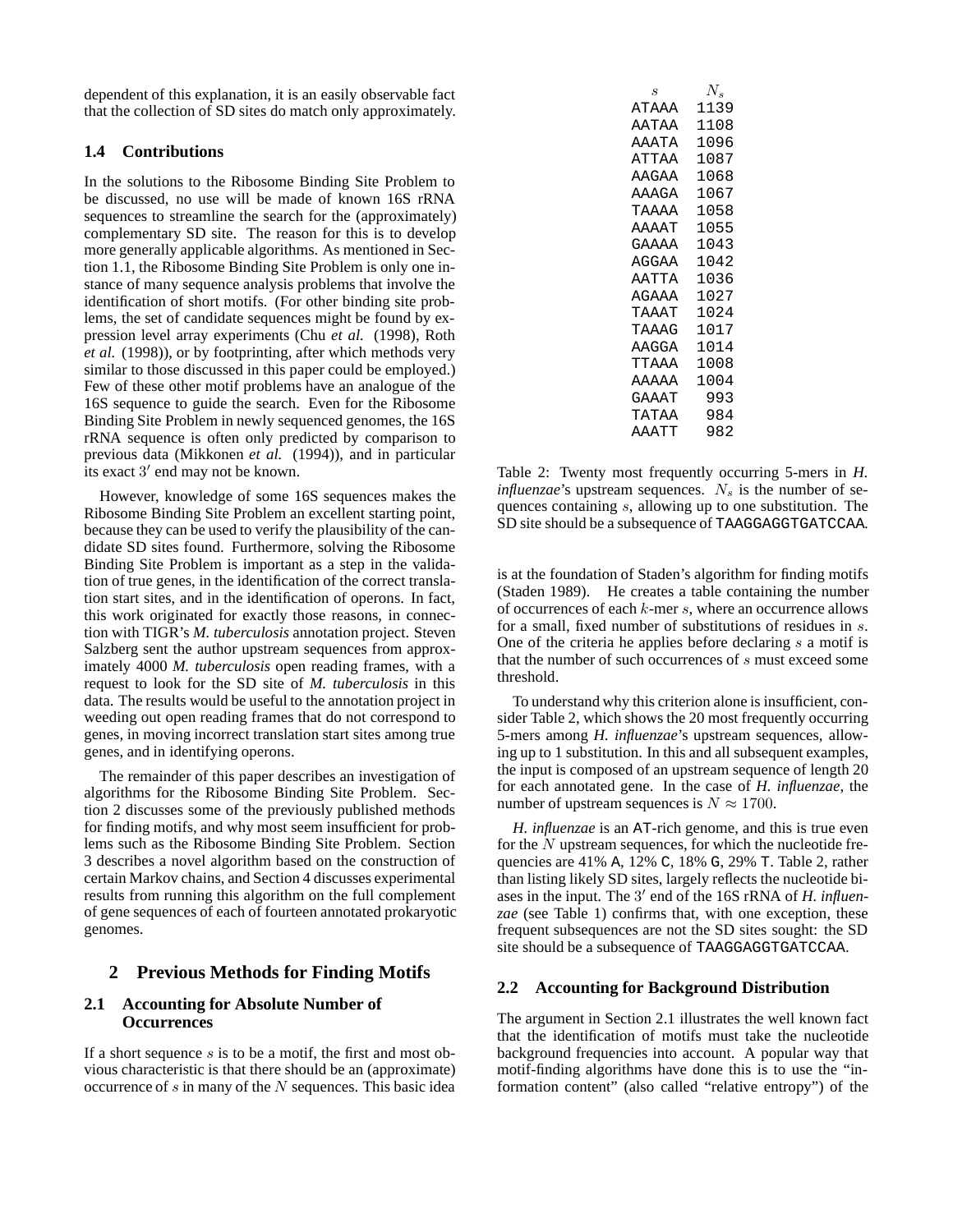motif. (See, for instance, Fraenkel *et al.* (1995), Hertz *et al.* (1990), Hertz and Stormo (1995), Hertz and Stormo (1999), Lawrence *et al.* (1993), Rocke and Tompa (1998), Schneider *et al.* (1986), and Stormo and Hartzell (1989).) Staden (1989), realizing the necessity of taking background frequency into account, also used relative entropy as a second criterion for selecting motifs.

The relative entropy of a motif is defined as follows. Suppose that the motif has length  $k$ , and has approximate occurrences in a subset  $S$  of the  $N$  input sequences. Then the relative entropy of this motif is defined to be

$$
\sum_{j=1}^{k} \sum_{r \in \{A, C, G, T\}} p_{r,j} \log_2 \frac{p_{r,j}}{b_r}
$$

,

where  $p_{r,j}$  is the frequency with which residue r occurs in position j among the motif occurrences in  $S$ , and  $b<sub>r</sub>$  is the background frequency of residue  $r$ . Relative entropy provides a measure of how well-conserved and how unlikely a motif is with respect to the background distribution. In particular, the more different the distribution  $\{p_{r,j}\}\$  from the background distribution  ${b_r}$ , the higher the relative entropy of position  $j$ .

Relative entropy is a good measure for comparing two motifs that have the same number of occurrences (that is, occur in equinumerous subsets of the  $N$  input sequences), but not a good measure if the two motifs occur in a vastly different number of sequences. The reason for this is that relative entropy does not take into account the absolute number of occurrences, depending instead on the relative frequency  $p_{r,j}$  of occurrence of each of the nucleotides. For instance, for the uniform background distribution, a perfectly conserved motif that occurs in only a few sequences will have a greater relative entropy than an imperfectly conserved motif that occurs in nearly all the sequences. Because of this, most of the previous applications that use relative entropy depend on the fact that the motif occurs in all, or nearly all, of the  $N$  sequences. This is definitely not the case for the Ribosome Binding Site Problem. Realizing this drawback, Staden (1989) and Fraenkel *et al.* (1995) provided separate criteria to be used in conjunction with relative entropy.

#### **2.3 Accounting for Both Criteria**

The conclusion to be drawn from this section is that a good measure for comparing motifs such as potential SD sites should take into account both the absolute number of occurrences and the background distribution. One way of doing this might be to multiply the number of occurrences by the relative entropy. Stormo (1990) pointed out that this measure is a log likelihood ratio.

In very recent work, Hertz and Stormo (1999) described a method for estimating the expected frequency of achieving a given relative entropy score. The authors showed how to use this method to compare alignments containing differing numbers of sequences.

Van Helden *et al.* (1998) employed an enumerative method similar in outline to that described in the current

paper. Their method, though, does not allow for inexact matches among motif instances, and uses a very different measure of statistical significance of motifs.

# **3 Statistical Significance of Motif Occurrences**

A natural way to take into account both the absolute number of occurrences and the background distribution is to begin as in Section 2.1 by creating a table that, for each  $k$ -mer  $s$ , records the number  $N<sub>s</sub>$  of sequences containing an occurrence of s, where an occurrence allows for a small, fixed number c of substitutions of residues in s. A reasonable measure of s as a motif, then, would be based on how unlikely it is to have  $N_s$  occurrences if the sequences were drawn at random according to the background distribution.

More specifically, let  $X$  be a single random sequence of the specified length  $L$  ( $L = 20$  for upstream sequences), with residues drawn randomly and independently from the background distribution, or alternatively generated by a Markov chain according to the background dinucleotide distribution. Suppose that  $p<sub>s</sub>$  is the probability that X contains at least one occurrence of the  $k$ -mer  $s$ , allowing for  $c$  substitutions. Under the reasonable assumption that the  $N$  sequences are independent, the expected number containing at least one occurrence of s is  $N p_s$ , and its standard deviation is  $\sqrt{N p_s(1 - p_s)}$ . Therefore, the associated z-score is

$$
M_s = \frac{N_s - Np_s}{\sqrt{Np_s(1 - p_s)}}.\tag{1}
$$

 $M<sub>s</sub>$  is the number of standard deviations by which the observed value  $N<sub>s</sub>$  exceeds its expectation, and is sometimes called the "z-score", "normal deviate", or "deviation in standard units" (Alder & Roessler 1972).  $M_s$  is asymptotically normally distributed, and normalized to have mean 0 and standard deviation 1, making it suitable for comparing different motifs s. Equation (1) will be used as the measure of s as a motif: it measures how unlikely it is to have  $N_s$ occurrences of s, given the background distribution, and so incorporates both of the desired criteria.

# **3.1 The Probability of Occurrence in a Single Sequence**

What remains, then, is to determine  $p_s$ , the probability that a single random sequence  $X$  of length  $L$  contains at least one occurrence of s. For the case in which no substitutions are permitted and  $|s|$  is not too small,  $p<sub>s</sub>$  can be approximated well by a certain Poisson process (see Waterman (1995, Section 12.3)). Schbath (1995) extended this to the more general case in which the sequence  $X$  is generated by a Markov chain.

Determining p<sup>s</sup> *exactly* via generating functions is a well studied problem, even for the case in which substitutions, insertions, and deletions are permitted. Even the simplest case of unbiased coin flips with no such variations permitted is interesting and somewhat counterintuitive: for the alphabet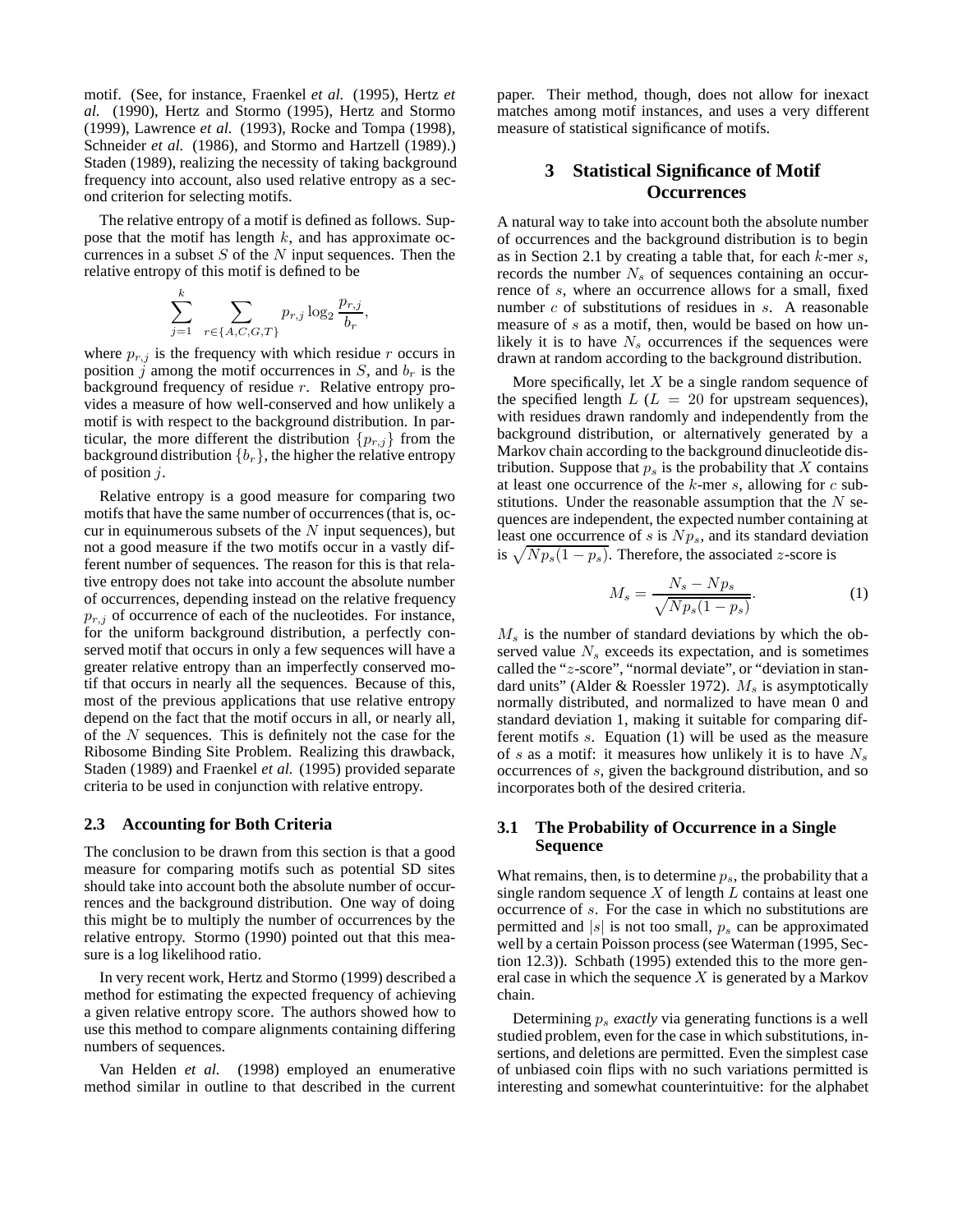$\{H, T\}$ , uniform distribution, and  $L = 3$ ,  $p_{HH} = 3/8$  whereas  $p_{\text{HT}} = 1/2$ . The cause of the difference is the fact that the pattern  $s = HH$  can overlap itself.

Guibas and Odlyzko (1981, Theorem 3.3) were the first to exhibit generating functions that determine  $p_s$  exactly, even in the presence of substitutions, insertions, and deletions, if the characters of  $X$  are generated independently. Chrysaphinou and Papastavridis (1990, Theorem 4) extended this result to the case in which  $X$  is generated by a Markov chain. The remainder of this paper concentrates on the case of at most one subsitution, no insertions or deletions, and Markov chains of order 1, which are the parameters used in the experimentation described in Section 4.

The algorithm to compute  $p_s$  that is implicit in the works of Guibas and Odlyzko (1981) and Chrysaphinou and Papastavridis (1990) requires the computation of a determinant of size  $(3|s| + 2) \times (3|s| + 2)$ , most of whose entries are polynomials of degree at least  $|s|$ . This section concludes with the outline of a more direct and efficient algorithm that was employed in the subsequent experimentation.

Given a pattern string s, construct a deterministic finite automaton  $M$  that accepts those strings containing a substring that matches s with at most one substitution, as follows.  $M$  has a state for every string  $u$  that matches a prefix of s with at most one substitution. The transition from u on input character  $\sigma$  is to that state corresponding to the longest suffix of  $u\sigma$ , that is, the longest suffix that agrees with some prefix of s allowing at most one substitution. M has  $1.5|s|^2 + O(|s|)$  states, and can be constructed in time  $O(|s|^2)$  (Gustield 1997) Theorem 3.4.1)  $O(|s|^2)$  (Gusfield 1997, Theorem 3.4.1).

Given the transition probabilities  $a_{ij}$  of the Markov chain  $G$  that generates the random sequence  $X$ , transform  $M$  into a Markov chain  $M'$  (not to be confused with  $G$ ) by assigning transition probability  $a_{ij}$  to those transitions of M labeled j out of those states whose corresponding string  $u$  ends with the character *i*. The desired probability  $p_s$  is given by the probability, in  $M'$ , of going from the start state to the accepting state in  $|X|$  steps. This can be computed in time  $O(|X| \cdot |s|^2)$  by exploiting the sparseness of the transition<br>probability matrix of M'. In particular, although that tranprobability matrix of  $M'$ . In particular, although that transition matrix has  $\Theta(|s|^4)$  entries, each row has only four nonzero entries so that each of the  $|X|$  matrix-vector prodnonzero entries, so that each of the  $|X|$  matrix-vector product can be computed in time  $O(|s|^2)$ .

#### **4 Results**

The algorithm of Section 3 was applied to the upstream sequences from each of fourteen prokaryotic genomes, ten of which are bacteria and four archaea. Nine of the ten bacterial genomes showed a strong predominance of a standard Shine-Dalgarno sequence consisting of most of AAG-GAGG. For example, Tables 3 - 5 show the highest scoring sequences found in *H. influenzae*, *B. subtilis*, and *E. coli*, respectively. The patterns s in these and subsequent tables have been aligned by hand to aid visualization.

To verify that the scores in such tables are statistically significant, the algorithm was run on simulated input data of the

| S       | $N_{s}$ | $Np_s$ | $M_{s}$ |
|---------|---------|--------|---------|
| TAAGGAG | 311     | 78.14  | 26.96   |
| AAGGAGA | 357     | 116.1  | 23.16   |
| CTAAGGA | 223     | 56.69  | 22.46   |
| ATAAGGA | 375     | 130.4  | 22.29   |
| AGGAGAA | 343     | 114    | 22.19   |
| GTAAGGA | 225     | 62.39  | 20.97   |
| TAAGGAC | 210     | 55.87  | 20.96   |
| TTAAGGA | 356     | 134.5  | 19.9    |
| GAGGAAA | 336     | 123.8  | 19.8    |
| TAAGGAA | 387     | 154.2  | 19.65   |
| AGGAGTA | 202     | 57.61  | 19.35   |
| AGGAAAA | 475     | 219.4  | 18.48   |
| AAGGAGT | 223     | 71.41  | 18.32   |
| TAAGGAT | 261     | 95.18  | 17.49   |
| ACAAGGA | 243     | 86.66  | 17.24   |
| AAAGGAG | 313     | 127.1  | 17.14   |
| AAGGATA | 315     | 129.2  | 16.99   |
| GGAGTAA | 193     | 61.86  | 16.98   |
| AGGAGCA | 155     | 43.96  | 16.97   |
| AAGGAAC | 248     | 92.73  | 16.58   |

Table 3: Twenty highest scoring 7-mers, allowing up to one substitution, in the upstream sequences of *H. influenzae*, whose SD site should be a subsequence of TAAGGAGGTGATCCAA

| S       | $N_{s}$ | $Np_s$ | $M_{s}$ |
|---------|---------|--------|---------|
| AAGGAGG | 2000    | 548.7  | 66.58   |
| AGGAGGT | 1408    | 309.1  | 65      |
| AAAGGAG | 1894    | 592    | 57.85   |
| TAAGGAG | 1246    | 331.7  | 52.37   |
| GGAGGTG | 1087    | 265.6  | 52.12   |
| AGGAGGC | 987     | 231    | 51.21   |
| AAGGAGC | 988     | 246.1  | 48.78   |
| TAGGAGG | 1113    | 313.6  | 46.98   |
| CAAGGAG | 1018    | 272.3  | 46.77   |
| CAGGAGG | 979     | 256.1  | 46.65   |
| AAGGAGT | 1140    | 332.6  | 46.19   |
| AGGAGGA | 1473    | 510.4  | 45.54   |
| ATAGGAG | 1051    | 310.6  | 43.7    |
| AGGAGGG | 1456    | 528.5  | 43.23   |
| ACAGGAG | 916     | 253.7  | 42.93   |
| AAAGGCG | 823     | 219.5  | 41.87   |
| AAAGGTG | 1019    | 310.6  | 41.81   |
| GAGGTGC | 495     | 99.85  | 40.04   |
| GAGGTGT | 609     | 142.4  | 39.79   |
| AACGGAG | 802     | 223.6  | 39.78   |

Table 4: Twenty highest scoring 7-mers, allowing up to one substitution, in the upstream sequences of *B. subtilis*, whose SD site should be a subsequence of TAGAAAGGAGGTGATCCAG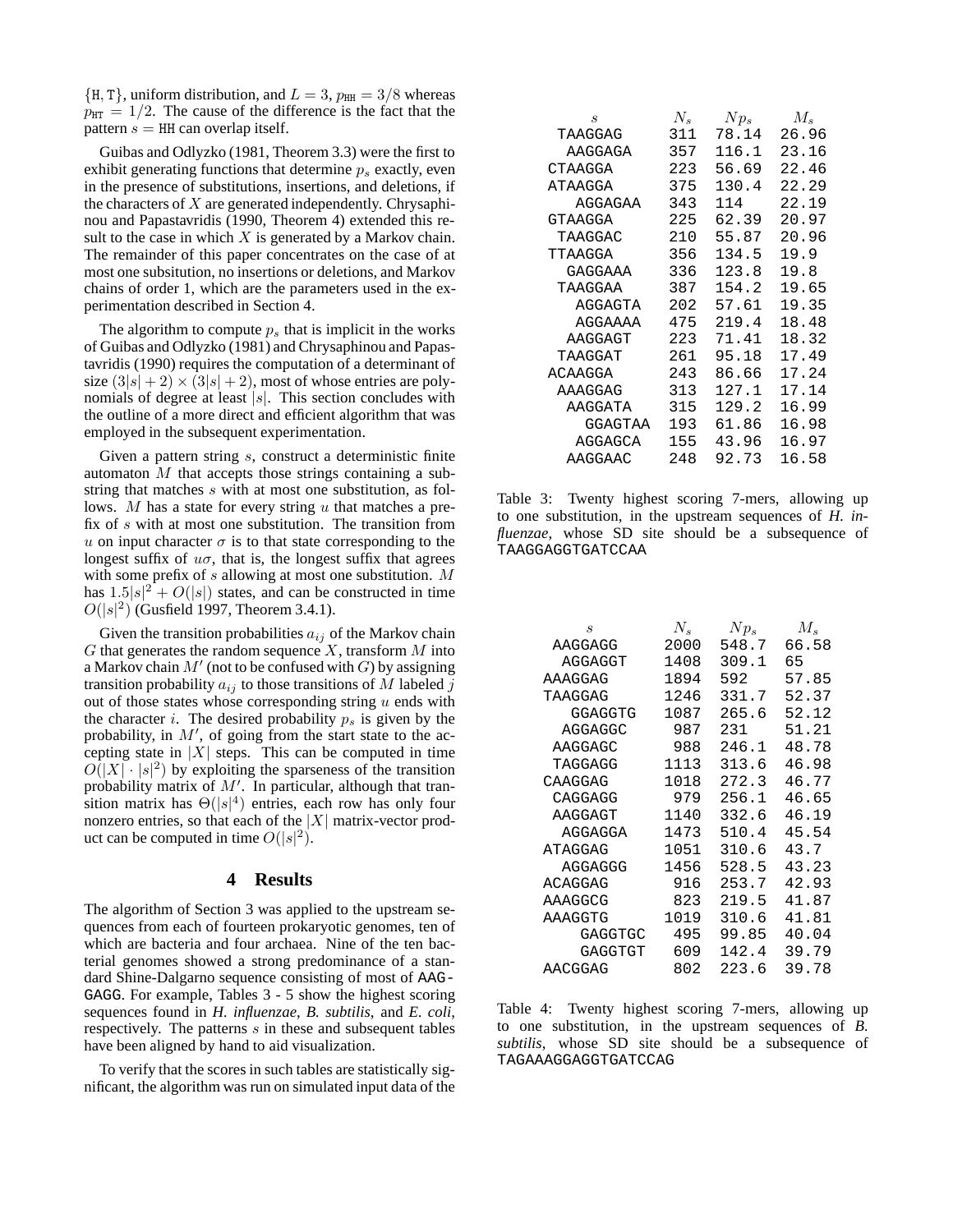| $\boldsymbol{s}$ | $N_{s}$ | $Np_s$ | $M_{s}$ |
|------------------|---------|--------|---------|
| TCAGGAG          | 535     | 113.2  | 40.19   |
| TAAGGAG          | 635     | 165.5  | 37.22   |
| CAGGAGT          | 431     | 99.7   | 33.57   |
| AGGAGTA          | 512     | 138.3  | 32.31   |
| AAGGAGT          | 566     | 163.6  | 32.08   |
| ACAGGAG          | 517     | 143.9  | 31.65   |
| CAGGAGA          | 532     | 151.1  | 31.55   |
| ATAAGGA          | 598     | 192.6  | 29.89   |
| CAGGAGG          | 461     | 128.4  | 29.79   |
| CCAGGAG          | 372     | 96.54  | 28.36   |
| TGAGGAG          | 448     | 133    | 27.75   |
| AAGGAGA          | 658     | 240.2  | 27.75   |
| AGGAGAA          | 650     | 236.3  | 27.69   |
| CAGGAGC          | 356     | 93.82  | 27.37   |
| TTAAGGA          | 543     | 184.6  | 26.97   |
| CAAGGAG          | 486     | 155.9  | 26.94   |
| TTCAGGA          | 417     | 129.2  | 25.71   |
| ATCAGGA          | 419     | 131.2  | 25.51   |
| AAGGAGG          | 541     | 203.7  | 24.21   |
| GGAGTAA          | 433     | 145.7  | 24.21   |

Table 5: Twenty highest scoring 7-mers, allowing up to one substitution, in the upstream sequences of *E. coli*, whose SD site should be a subsequence of TAAGGAGGTGATCCAA

same length and dinucleotide composition. The highest resulting simulated scores corresponding to the *H. influenzae* parameters, for example, were around 4. (See Section 5 for an analytical explanation of this value.)

The exceptional bacterium was *M. genitalium*, almost all of whose highest scoring 7-mers do not complement the  $3'$  end of its 16S sequence: see Table 6. Its highest scoring 7-mer only had a score of  $M_s = 5.5$ ; simulated data of the same length and dinucleotide distribution had maximum scores in the range  $5 - 7$ , suggesting that the motifs found in the upstream sequences of *M. genitalium* were of no significance. For comparison, with these same parameters the other thirteen prokaryotic genomes had maximum scores ranging from 12 (*M. pneumoniae*) to 67 (*B. subtilis*). It is interesting that Loechel *et al.* (1991) describe a possible alternative ribosome recognition site specifically in *M. genitalium*.

Table 7 shows the highest scoring sequences found in the related organism *M. pneumoniae*. Note in this case the predominance of the Shine-Dalgarno sequence GGAGG.

*Synechocystis sp.* was the only other bacterial genome to display *any* non-Shine-Dalgarno motif among its high scoring sequences: the second highest scoring 7-mer was CATCGCC, with a score of  $M_s = 16$ . Further investigation revealed the nature of this high-scoring sequence. Table 8 shows its highest scoring 7-mers among longer upstream sequences of length 40, allowing *no* substitutions. These strongly reveal the cyanobacterial motif GGC-GATCGCC known as the Highly Iterated Palindrome, HIP1 (Robinson *et al.* (1995), Karlin *et al.* (1996)).

| S              | $N_{s}$ | $Np_s$ | $M_{s}$ |
|----------------|---------|--------|---------|
| CGGTTGT        | 1 O     | 2.078  | 5.508   |
| CCCGCGC        | 2       | 0.1255 | 5.292   |
| <b>GCTCGGG</b> | 4       | 0.4655 | 5.183   |
| GCGAGGG        | 5       | 0.6967 | 5.16    |
| ͲͲΆΑͲͳΆ        | 111     | 71.54  | 5.069   |
| TAATTAA        | 119     | 78.11  | 5.069   |
| ATCCACG        | 8       | 1.629  | 5.001   |
| CACTGGT        | 11      | 2.743  | 5       |
| ATAATTA        | 103     | 65.48  | 5       |
| GGGGAGG        | 6       | 1.027  | 4.913   |
| CAGGGGT        | 9       | 2.046  | 4.873   |
| CTAATTA        | 62      | 34.52  | 4.86    |
| GGAGATC        |         | 2.458  | 4.823   |
| ACCCGCG        | 3       | 0.3149 | 4.787   |
| <b>AGTGATC</b> | 15      | 4.748  | 4.729   |
| GTAATTA        | 62      | 35.07  | 4.729   |
| GATAACT        | 33      | 15.08  | 4.69    |
| CTAACTG        | 19      | 6.948  | 4.606   |
| ACGGTTG        |         | 2.598  | 4.605   |
| TGATCAA        | 29      | 12.87  | 4.559   |

Table 6: Twenty highest scoring 7-mers, allowing up to one substitution, in the upstream sequences of *M. genitalium*, whose SD site should be a subsequence of GAGGTGATCCAC

| S              | $N_{s}$ | $Np_s$ | $M_{s}$ |
|----------------|---------|--------|---------|
| GGAGGTG        | 29      | 4.338  | 11.88   |
| GAGGAGG        | 30      | 5.153  | 10.99   |
| CGGAGGT        | 26      | 4.521  | 10.14   |
| ATGGAGG        | 31      | 6.431  | 9.735   |
| AGGAGGT        | 41      | 10.25  | 9.681   |
| GGAGGGA        | 28      | 5.524  | 9.602   |
| GGAGGTC        | 22      | 3.816  | 9.334   |
| AGAGGAG        | 36      | 9.376  | 8.756   |
| CAAGGAG        | 40      | 11.17  | 8.695   |
| GAGAGGA        | 30      | 7.367  | 8.384   |
| AAGGAGG        | 44      | 13.75  | 8.245   |
| GGAGGTA        | 33      | 9.006  | 8.049   |
| AGGAGGA        | 34      | 9.523  | 7.988   |
| GAAGGAG        | 35      | 10.18  | 7.84    |
| AGGAGGG        | 28      | 7.27   | 7.73    |
| AGGAGTT        | 50      | 18.02  | 7.634   |
| <b>GGGGGTA</b> | 26      | 6.763  | 7.435   |
| AACGGAG        | 34      | 10.39  | 7.381   |
| AAGGAGA        | 51      | 19.39  | 7.283   |
| CAGGAGG        | 23      | 5.783  | 7.19    |

Table 7: Twenty highest scoring 7-mers, allowing up to one substitution, in the upstream sequences of *M. pneumoniae*, whose SD site should be a subsequence of TAGAAAGGAGGTGATCCAC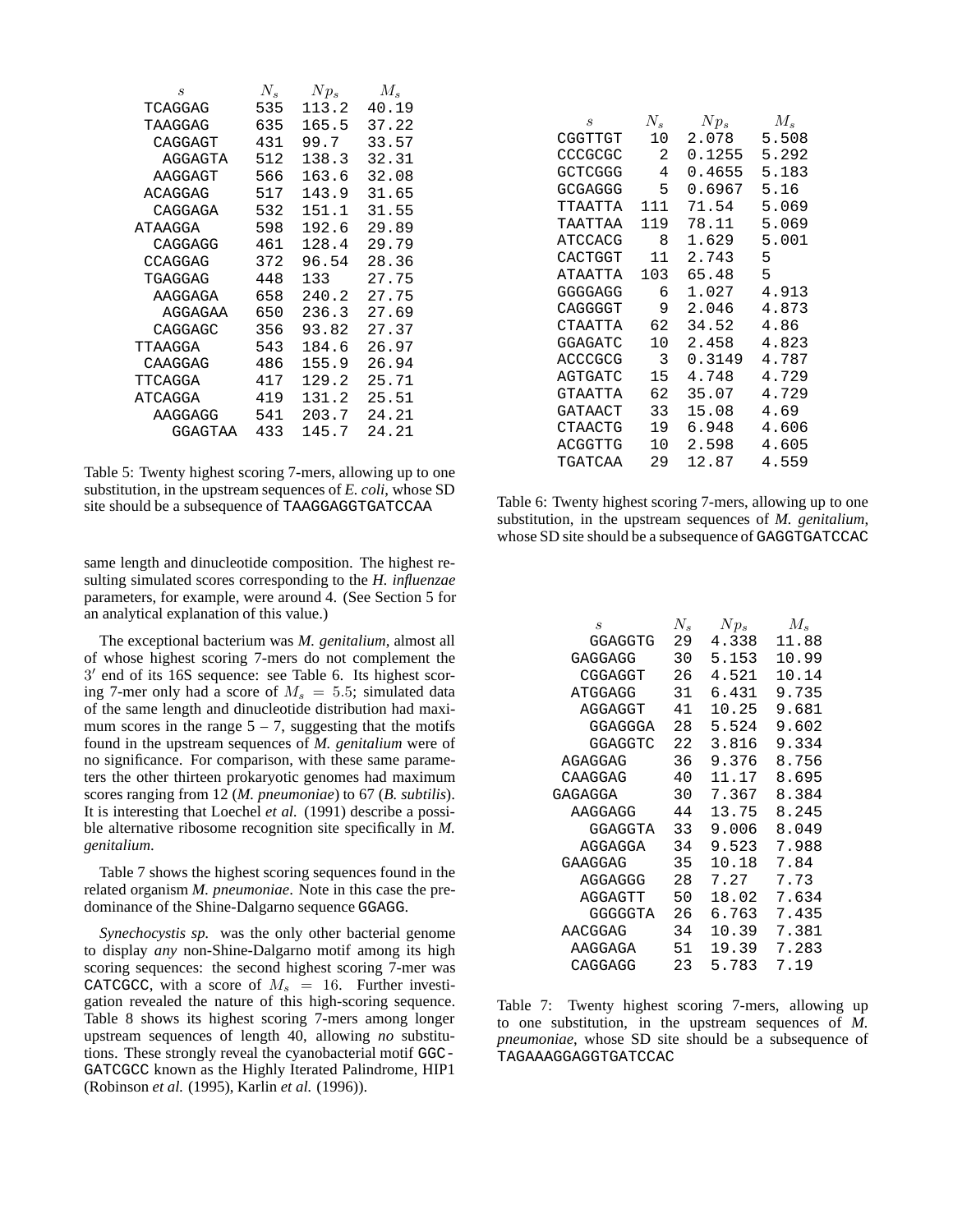| S              | $N_{\rm e}$ | $Np_s$ | $M_{s}$ |
|----------------|-------------|--------|---------|
| CGATCGC        | 76          | 1.225  | 67.56   |
| <b>GCGATCG</b> | 63          | 1.029  | 61.11   |
| <b>GATCGCC</b> | 86          | 2.699  | 50.72   |
| <b>GGCGATC</b> | 62          | 2.043  | 41.96   |
| <b>ATCGCCA</b> | 36          | 3.761  | 16.63   |
| CGGCGAT        | 2.0         | 1.66   | 14.24   |
| ATCGCCT        | 32          | 3.966  | 14.09   |

Table 8: The highest scoring 7-mers, allowing no substitutions, in the length 40 upstream sequences of *Synechocystis sp.*

|                | S              | $N_{\rm e}$ | $Np_s$   | $M_{\rm s}$   |
|----------------|----------------|-------------|----------|---------------|
|                | <b>CCGCACT</b> | 76          |          | $0.621$ 95.71 |
|                | <b>ACCGCAC</b> | 72          | 0.734    | 83.19         |
| <b>GTGCGGT</b> |                |             | 46 0.539 | 61.92         |
|                | CGCACTT        |             | 76 1.63  | 58.25         |
| AGTGCGG        |                | 46.         | 0.845    | 49.14         |
| AAGTGCG        |                | 49          | 162      | 37.22         |
|                |                |             |          |               |

Table 9: The highest scoring 7-mers, allowing no substitutions, in the length 40 upstream sequences of *H. influenzae*

At these longer upstream sequence lengths and no substitutions, the highest scoring 7-mers of *H. influenzae* also revealed another significant motif, shown in Table 9. These are the Uptake Signal Sequence AAGTGCGGT and its inverted complement ACCGCACTT (Smith *et al.* (1995), Karlin *et al.* (1996)).

Finally we come to the remaining four prokaryotic genomes in the experiment, *A. fulgidus*, *M. jannaschii*, *M. thermoautotrophicum*, and *P. horikoshii*, which are all thermophilic archaea. The highest scoring 7-mers of these four archaea are shown in Tables 10 - 13. What is interesting about these is that their highest scoring sequences display a predominance of the pattern GGTGA or GGTG, which satisfies the requirement of complementarity to a subsequence near the  $3'$  end of the 16S rRNA (see Table 1). However, that 16S subsequence is shifted a few nucleotides upstream compared to the bacterial sites discussed above.

Interestingly, Watanabea *et al.* (1997) did a relative entropy analysis of the nucleotide distribution at each small fixed distance from the translation start sites in *M. jannaschii*, and noted corroborating findings: "Although [the relative entropy plot for *M. jannaschii*] is similar to that for bacteria, there are also characteristic features [of *M. jannaschii*]. In the G-rich region corresponding to the SD site, there is a  $T$ -rich site. In this region,  $[A]$  is lowered ... The G-rich region does not overlap the A-rich region residing in the  $5'$  side of the G-rich region." (Watanabea, Gojobori, & Miura 1997, page 16)

| S              | $N_{s}$ | $Np_s$ | $M_{s}$ |
|----------------|---------|--------|---------|
| GGTGATA        | 435     | 60.04  | 49.28   |
| <b>GGTGACA</b> | 243     | 21.83  | 47.65   |
| CGGTGAT        | 180     | 12.84  | 46.82   |
| GGTGAGA        | 324     | 41.56  | 44.36   |
| AGGTGAT        | 382     | 59.21  | 42.71   |
| CAGGTGA        | 208     | 19.77  | 42.58   |
| GAGGTGA        | 289     | 40.96  | 39.24   |
| GTGGTGA        | 244     | 30.22  | 39.24   |
| TCGGTGA        | 154     | 13.2   | 38.9    |
| ACGGTGA        | 168     | 15.72  | 38.59   |
| TGGTGAG        | 250     | 34.25  | 37.25   |
| GGTGATC        | 171     | 17.55  | 36.82   |
| AGGTGAC        | 185     | 20.37  | 36.7    |
| TGGTGAT        | 303     | 50.36  | 36.15   |
| GTGATAC        | 183     | 21.2   | 35.37   |
| AGGTGAG        | 258     | 39.65  | 35.09   |
| TGGTGAC        | 160     | 17.36  | 34.41   |
| CTGGTGA        | 168     | 18.99  | 34.39   |
| TAGGTGA        | 313     | 58.58  | 33.84   |
| ATGGTGA        | 309     | 58.6   | 33.3    |

Table 10: Twenty highest scoring 7-mers, allowing up to one substitution, in the upstream sequences of *M. jannaschii*, whose SD site should be a subsequence of GGAGGTGATCCAG

| S              | $N_{s}$ | $Np_s$ | $M_{s}$ |
|----------------|---------|--------|---------|
| CGGTGAT        | 176     | 27.69  | 28.4    |
| AGGTGAT        | 318     | 78.11  | 27.73   |
| GGAGGTG        | 294     | 76.38  | 25.43   |
| GGTGATC        | 211     | 46.41  | 24.46   |
| GAGGTGA        | 291     | 79.23  | 24.31   |
| GCGGTGA        | 129     | 22.44  | 22.63   |
| GGTGATT        | 251     | 68.96  | 22.34   |
| CAGGTGA        | 206     | 50.61  | 22.14   |
| AGGTGGT        | 227     | 60.71  | 21.7    |
| GGTGATA        | 250     | 71.26  | 21.59   |
| <b>GGTGATG</b> | 231     | 63.4   | 21.42   |
| TGGAGGT        | 259     | 76.51  | 21.3    |
| TGGTGAT        | 229     | 63.44  | 21.15   |
| CGGAGGT        | 157     | 34.53  | 21.04   |
| GAGGTGT        | 207     | 55.61  | 20.61   |
| AGGTGCT        | 147     | 32.45  | 20.29   |
| AGGAGGT        | 279     | 90.77  | 20.25   |
| GGGTGAT        | 257     | 80.68  | 20.07   |
| AGGTGTT        | 195     | 54.15  | 19.42   |
| CAGGAGG        | 233     | 72.47  | 19.23   |

Table 11: Twenty highest scoring 7-mers, allowing up to one substitution, in the upstream sequences of *M. thermoautotrophicum*, whose SD site should be a subsequence of AGGAGGTGATCCAG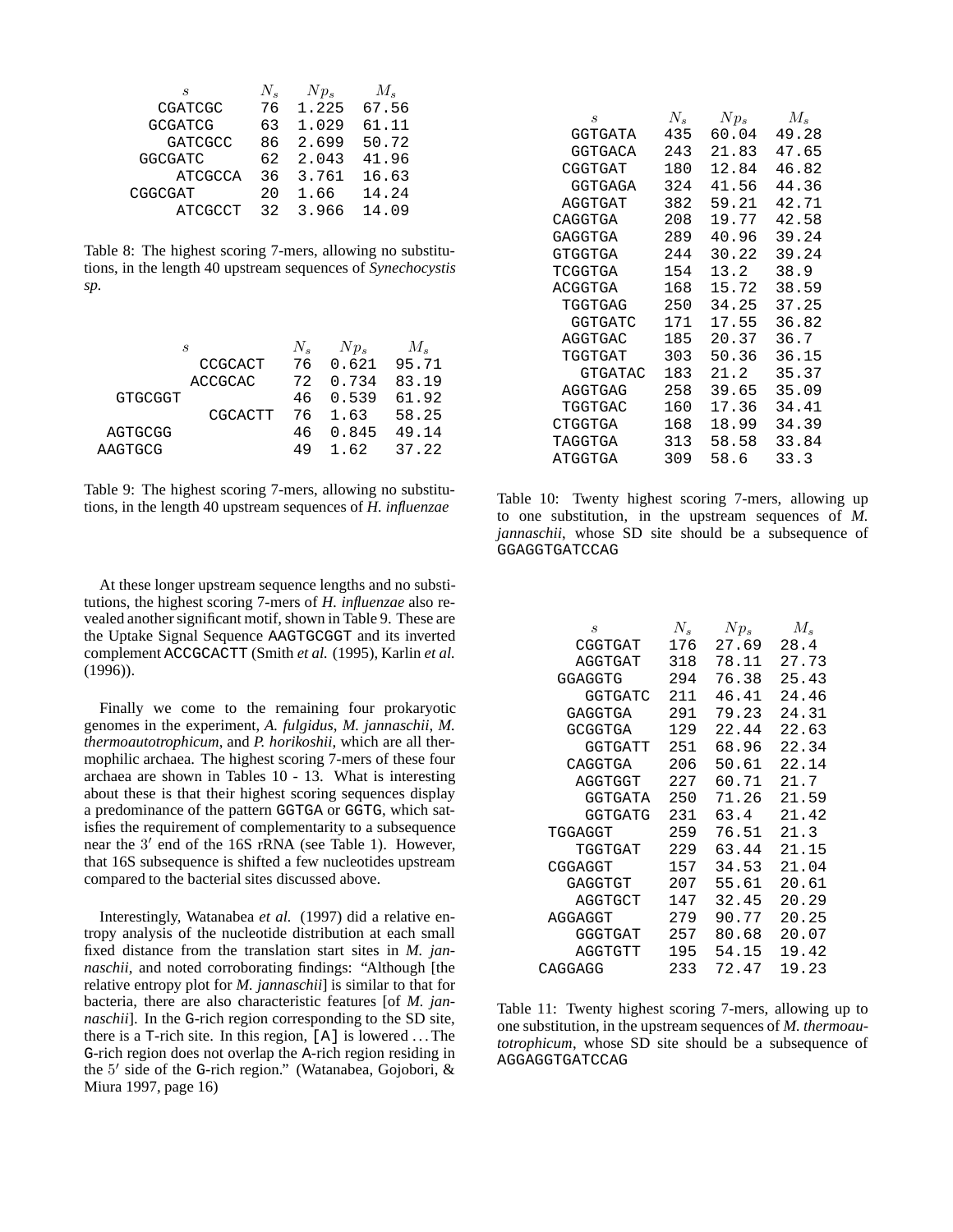| $\boldsymbol{s}$ | $N_s$ | $Np_s$ | $M_{s}$ |
|------------------|-------|--------|---------|
| GTGGTGA          | 277   | 43.91  | 35.57   |
| GCGGTGA          | 183   | 22.66  | 33.87   |
| GAGGTGA          | 343   | 75.53  | 31.38   |
| CGAGGTG          | 190   | 29.2   | 29.98   |
| GGTGGTG          | 232   | 43.7   | 28.8    |
| GGAGGTG          | 327   | 80.69  | 28      |
| AGGTGAT          | 282   | 67.62  | 26.53   |
| AGGTGGT          | 264   | 62.18  | 26.01   |
| GGTGATA          | 247   | 58.03  | 25.18   |
| GGCGGTG          | 146   | 24.4   | 24.77   |
| GGTGATG          | 216   | 49.04  | 24.14   |
| GAGGTGC          | 178   | 36.32  | 23.73   |
| TGAGGTG          | 236   | 59.48  | 23.24   |
| CGGTGAT          | 135   | 23.64  | 23.05   |
| GAGGTGG          | 275   | 78.71  | 22.58   |
| GGGGTGA          | 300   | 93.38  | 21.91   |
| TGGTGAT          | 200   | 49.55  | 21.65   |
| TGGTGGT          | 184   | 44.23  | 21.25   |
| CGGAGGT          | 175   | 41.65  | 20.88   |
| AGGTGAG          | 257   | 77.58  | 20.78   |

Table 12: Twenty highest scoring 7-mers, allowing up to one substitution, in the upstream sequences of *P. horikoshii*, whose SD site should be a subsequence of AGGAGGTGATCGAG

| $\boldsymbol{s}$ | $N_{s}$ | $Np_s$ | $M_{s}$ |
|------------------|---------|--------|---------|
| GGAGGTG          | 449     | 82.2   | 41.17   |
| CGAGGTG          | 306     | 42.47  | 40.8    |
| GGTGGTG          | 338     | 53.11  | 39.53   |
| GAGGTGG          | 422     | 81.63  | 38.33   |
| GAGGTGA          | 430     | 89.39  | 36.71   |
| AGGTGGT          | 347     | 66.87  | 34.74   |
| AGGTGAT          | 365     | 73     | 34.71   |
| GAGGTGC          | 301     | 52.63  | 34.62   |
| TGAGGTG          | 376     | 77.38  | 34.51   |
| GAGGTGT          | 335     | 69.71  | 32.24   |
| AGAGGTG          | 381     | 91.14  | 30.96   |
| GTGGTGA          | 294     | 62.01  | 29.85   |
| GGCGGTG          | 208     | 34.37  | 29.83   |
| AGGAGGT          | 377     | 97.13  | 28.99   |
| <b>GCGGTGA</b>   | 210     | 38.04  | 28.1    |
| GGTGATA          | 263     | 55.72  | 28.1    |
| CGGAGGT          | 232     | 46.44  | 27.5    |
| GGTGATG          | 257     | 60.73  | 25.51   |
| TGGTGGT          | 233     | 54.13  | 24.59   |
| CGGTGGT          | 163     | 29.93  | 24.48   |

Table 13: Twenty highest scoring 7-mers, allowing up to one substitution, in the upstream sequences of *A. fulgidus*, whose SD site should be a subsequence of AGGAGGTGATCCAG

# **5 A Bound on the Maximum Score Among Random Sequences**

When the algorithm was run on simulated data of the same length and dinucleotide composition as that of any but the smallest genomes, the maximum 7-mer scores were typically in the range  $3.5 - 5$ . The following probabilistic analysis shows that this is not coincidental.

**Theorem 1** *Consider a collection of* N *random, independent, identically distributed DNA sequences, each one generated by any process whatsoever. Then for any fixed integer k* and any  $B \geq 4$ , when  $N \rightarrow ∞$  the probability  $p(k, B)$ *that there exists a sequence s such that*  $|s| = k$  *and*  $M_s > B$ *is less than*  $\overline{1}$ 

$$
\frac{4^{\kappa}}{2.46e^{B^2/2}}.
$$

**Proof:** The central limit theorem (Birnbaum 1962, Theorem 7.5.5) states that, as  $N \to \infty$ ,  $Pr(M_s \leq B)$  converges uniformly to the cumulative probability function  $\Phi(B)$  of the normalized normal variable. Thus,

$$
\lim_{N \to \infty} p(k, B) \leq \lim_{N \to \infty} \sum_{s} \Pr(M_s > B)
$$
\n
$$
= 4^k (1 - \Phi(B))
$$
\n
$$
= \frac{4^k}{\sqrt{2\pi}} \int_B^{\infty} e^{-x^2/2} dx
$$
\n
$$
\leq \frac{4^k}{\sqrt{2\pi}} \sum_{x=B}^{\infty} e^{-x^2/2}
$$
\n
$$
< \frac{4^k}{\sqrt{2\pi}} \sum_{i=0}^{\infty} e^{-(B^2/2) - iB}
$$
\n
$$
= \frac{4^k}{\sqrt{2\pi}} \frac{e^{-B^2/2}}{1 - e^{-B}}
$$
\n
$$
< \frac{4^k}{2.46e^{B^2/2}},
$$
\n
$$
\dots \quad \dots \quad \Omega_{\infty} \quad \Omega_{\infty} \quad \Omega_{\infty} \quad \Omega_{\infty} \quad \Omega_{\infty} \quad \Omega_{\infty} \quad \Omega_{\infty} \quad \Omega_{\infty} \quad \Omega_{\infty} \quad \Omega_{\infty} \quad \Omega_{\infty} \quad \Omega_{\infty} \quad \Omega_{\infty} \quad \Omega_{\infty} \quad \Omega_{\infty} \quad \Omega_{\infty} \quad \Omega_{\infty} \quad \Omega_{\infty} \quad \Omega_{\infty} \quad \Omega_{\infty} \quad \Omega_{\infty} \quad \Omega_{\infty} \quad \Omega_{\infty} \quad \Omega_{\infty} \quad \Omega_{\infty} \quad \Omega_{\infty} \quad \Omega_{\infty} \quad \Omega_{\infty} \quad \Omega_{\infty} \quad \Omega_{\infty} \quad \Omega_{\infty} \quad \Omega_{\infty} \quad \Omega_{\infty} \quad \Omega_{\infty} \quad \Omega_{\infty} \quad \Omega_{\infty} \quad \Omega_{\infty} \quad \Omega_{\infty} \quad \Omega_{\infty} \quad \Omega_{\infty} \quad \Omega_{\infty} \quad \Omega_{\infty} \quad \Omega_{\infty} \quad \Omega_{\infty} \quad \Omega_{\infty} \quad \Omega_{\infty} \quad \Omega_{\infty} \quad \Omega_{\infty} \quad \Omega_{\infty} \quad \Omega_{\infty} \quad \Omega_{\infty} \quad \Omega_{\infty} \quad \Omega_{\infty} \quad
$$

the last inequality following from  $B \geq 4$ .

For instance, when  $k = 7$ , the probability that any score exceeds 5 is less than 0.025, and the probability that any score exceeds 6 is less than  $1.02 \times 10^{-4}$ , provided the num-<br>her N of input sequences is sufficiently large. Contrast this ber  $N$  of input sequences is sufficiently large. Contrast this with the fact that, on real genomic data, the maximum score was always at least 11.8, with the exception of *M. genitalium* discussed in Section 4.

### **6 Conclusion and Further Questions**

This paper has presented a method to enumerate the short motifs in its input sequences, together with their exact  $z$ scores, thereby identifying those motifs that are most significant (as measured by z-score). The strengths of the method are that it is exhaustive and exact: all motifs are enumerated,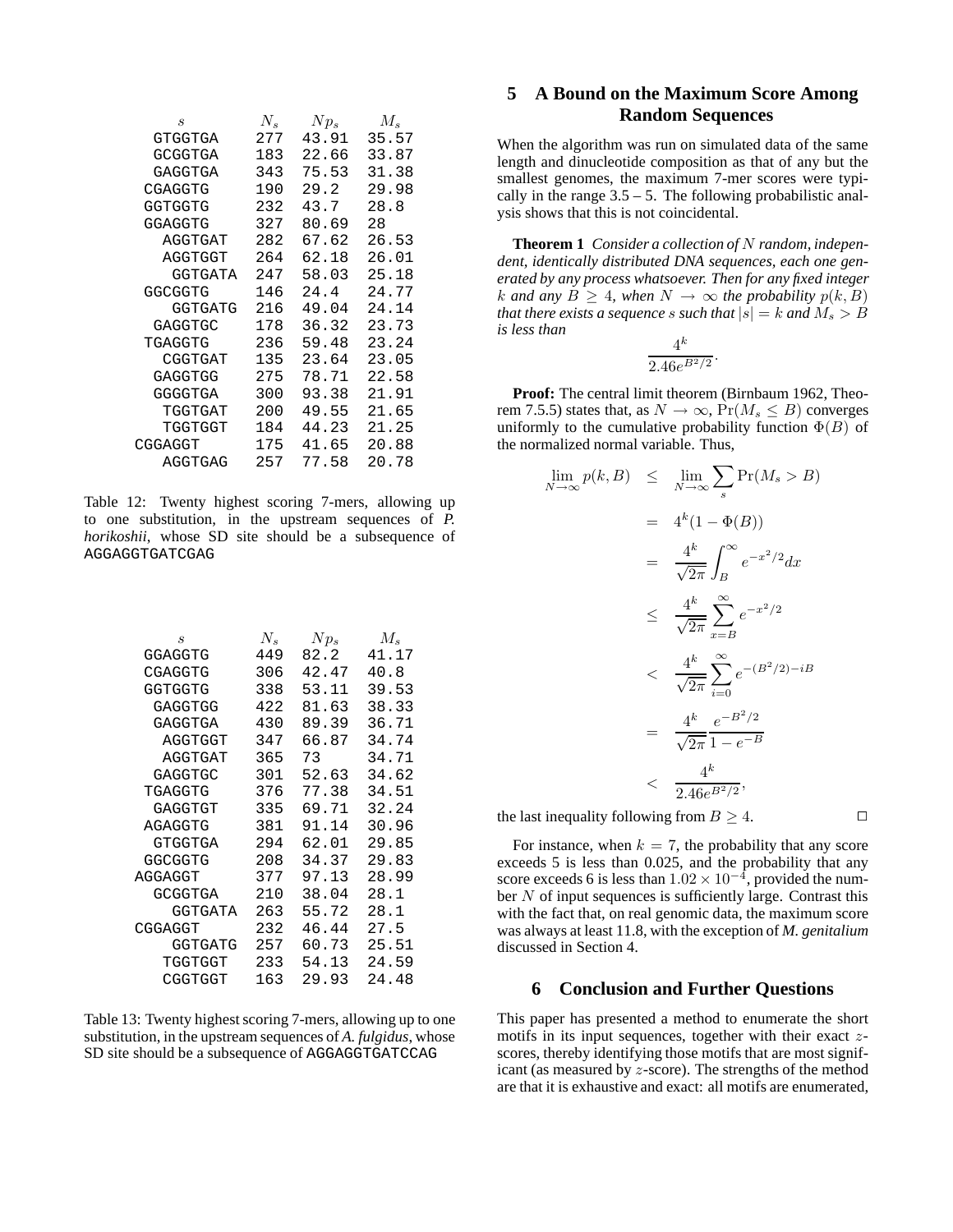| А      | C      | G      | т      | rel. entropy |
|--------|--------|--------|--------|--------------|
| 0.315  | 0.126  | 0.194  | 0.342  | 0.0262       |
| 0.262  | 0.109  | 0.382  | 0.232  | 0.0852       |
| 0.237  | 0.196  | 0.475  | 0.0876 | 0.28         |
| 0.566  | 0.0995 | 0.187  | 0.146  | 0.182        |
| 0.0537 | 0.0119 | 0.903  | 0.0308 | 1.46         |
| 0.0657 | 0.0418 | 0.864  | 0.0289 | 1.28         |
| 0.0706 | 0.0139 | 0.0677 | 0.848  | 1.07         |
| 0.0647 | 0.0318 | 0.827  | 0.0766 | 1.13         |
| 0.698  | 0.0358 | 0.1    | 0.163  | 0.443        |
| 0.211  | 0.0786 | 0.101  | 0.585  | 0.351        |
| 0.311  | 0.182  | 0.168  | 0.264  | 0.0149       |
| 0.293  | 0.152  | 0.19   | 0.276  | 0.00527      |

Table 14: Weight matrix composed from *M. thermoautotrophicum* upstream sequences matching the highest scoring 7-mers, allowing up to one substitution. The bold entries reflect the core GGTGAT.

and their z-scores are computed precisely. Thus, it does not suffer from being heuristic or ending in local optima. A resulting weakness of the method is that the algorithm is not efficient for longer and more complex motifs allowing multiple insertions, deletions, and substitutions.

There are a number of interesting problems and extensions raised by this research:

- 1. Devise a compelling method to combine the highest scoring sequences so as to produce a single motif, rather than a list of the sequences themselves. It is not difficult to construct a weight matrix from those upstream sequences that match some sequence in an alignment of the highest scoring sequences. For instance, for the *M. thermoautotrophicum* patterns of Table 11, such a weight matrix is shown in Table 14. The positions with relative entropy above 0.3 reflect the core GGTGAT. The problem with this representation is exactly that discussed in Section 2.2: there is no indication that this weight matrix corresponds to 1005 of the 1868 upstream sequences. A matrix derived from fewer but better conserved sequences would have a higher relative entropy and look more impressive, and one derived from more sequences would have a lower relative entropy and look less impressive.
- 2. Devise an efficient algorithm for accommodating longer patterns with proportionately more substitutions allowed. This requires avoiding the Markov chain construction of Section 3.1 for all but a small fraction of the patterns  $s$ that occur approximately in the input sequences.
- 3. Incorporate into the probability calculation a more accurate RNA binding model than simple substitutions, using the free energy rules (Lewin 1997).
- 4. Apply the method to other motif problems. Particularly appealing is the problem of finding transcription factor binding sites among genes suggested to be coregulated by expression level array experiments (Chu *et al.* (1998), van Helden *et al.* (1998), Roth *et al.* (1998)).

# **Acknowledgments**

I thank Steven Salzberg for posing the Ribosome Binding Site Problem to me, and for involving me in TIGR's search for SD sites in their *M. tuberculosis* project. Jason Hartline and Dick Hwang provided invaluable assistance both in the analysis and in the experimentation. I thank Shawn Cokus, Phil Green, Anna Karlin, Dick Karp, and Saurabh Sinha for a number of very helpful suggestions. Thanks to an anonymous referee for pointing out the paper by van Helden *et al.* (1998). This material is based upon work supported in part by the National Science Foundation and DARPA under grant DBI-9601046.

#### **References**

Alder, H. L., and Roessler, E. B. 1972. *Introduction to Probability and Statistics*. W. H. Freeman and Company, fifth edition.

Bailey, T. L., and Elkan, C. 1995. Unsupervised learning of multiple motifs in biopolymers using expectation maximization. *Machine Learning* 21(1–2):51–80.

Birnbaum, Z. W. 1962. *Introduction to Probability and Mathematical Statistics*. Harper and Brothers.

Chrysaphinou, O., and Papastavridis, S. 1990. The occurrence of sequence patterns in repeated dependent experiments. *Theory of Probability and Its Applications* 35(1):167–173.

Chu, S.; DeRisi, J.; Eisen, M.; Mulholland, J.; Botstein, D.; Brown, P. O.; and Herskowitz, I. 1998. The transcriptional program of sporulation in budding yeast. *Science* 282:699– 705.

Fargo, D. C.; Zhang, M.; Gillham, N. W.; and Boynton, J. E. 1998. Shine-Dalgarno-like sequences are not required for translation of chloroplast mRNAs in *Chlamydomonas reinhardtii* chloroplasts or in *Escherichia coli*. *Molecular and General Genetics* 257:271–282.

Fraenkel, Y. M.; Mandel, Y.; Friedberg, D.; and Margalit, H. 1995. Identification of common motifs in unaligned